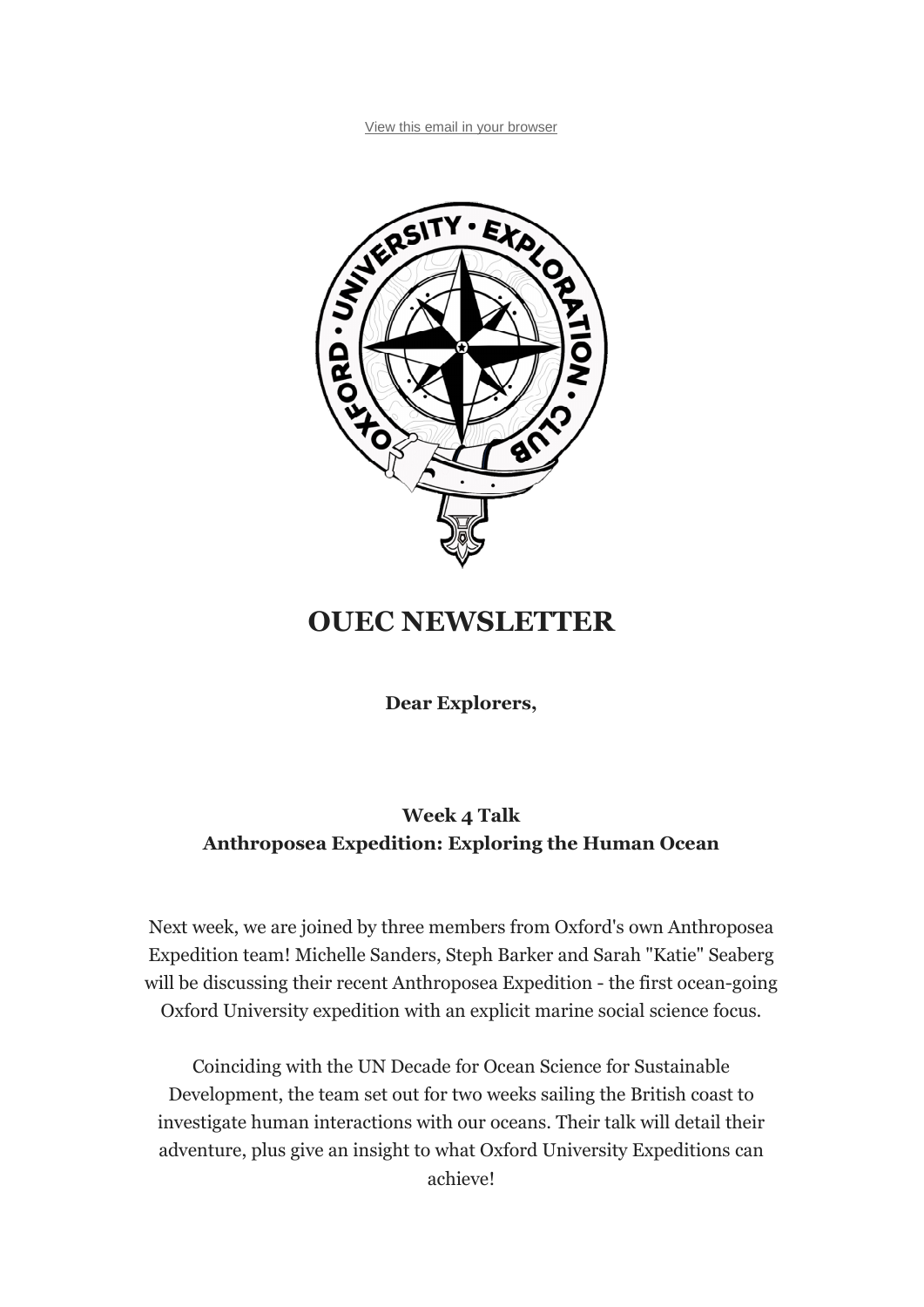## **Anthroposea Expedition: Exploring the Human Ocean Date:** Tuesday 8 February 2022 **Venue:** Platnauer Room, Brasenose College **Time:** 19.30h

## **Coming up in week 5...** Introduction to Expedition Medicine Workshop

We look forward to seeing you next week!

- Carla V. Fuenteslópez, OUEC President



*Copyright © 2022 Oxford University Exploration Club, All rights reserved.* You are receiving this email because you opted in via our website.

**Our mailing address is:**

Oxford University Exploration Club Brasenose College Radcliffe Square Oxford, Oxfordshire OX1 4AJ United Kingdom

Add us to your address book

Want to change how you receive these emails? You can update your preferences or unsubscribe from this list.